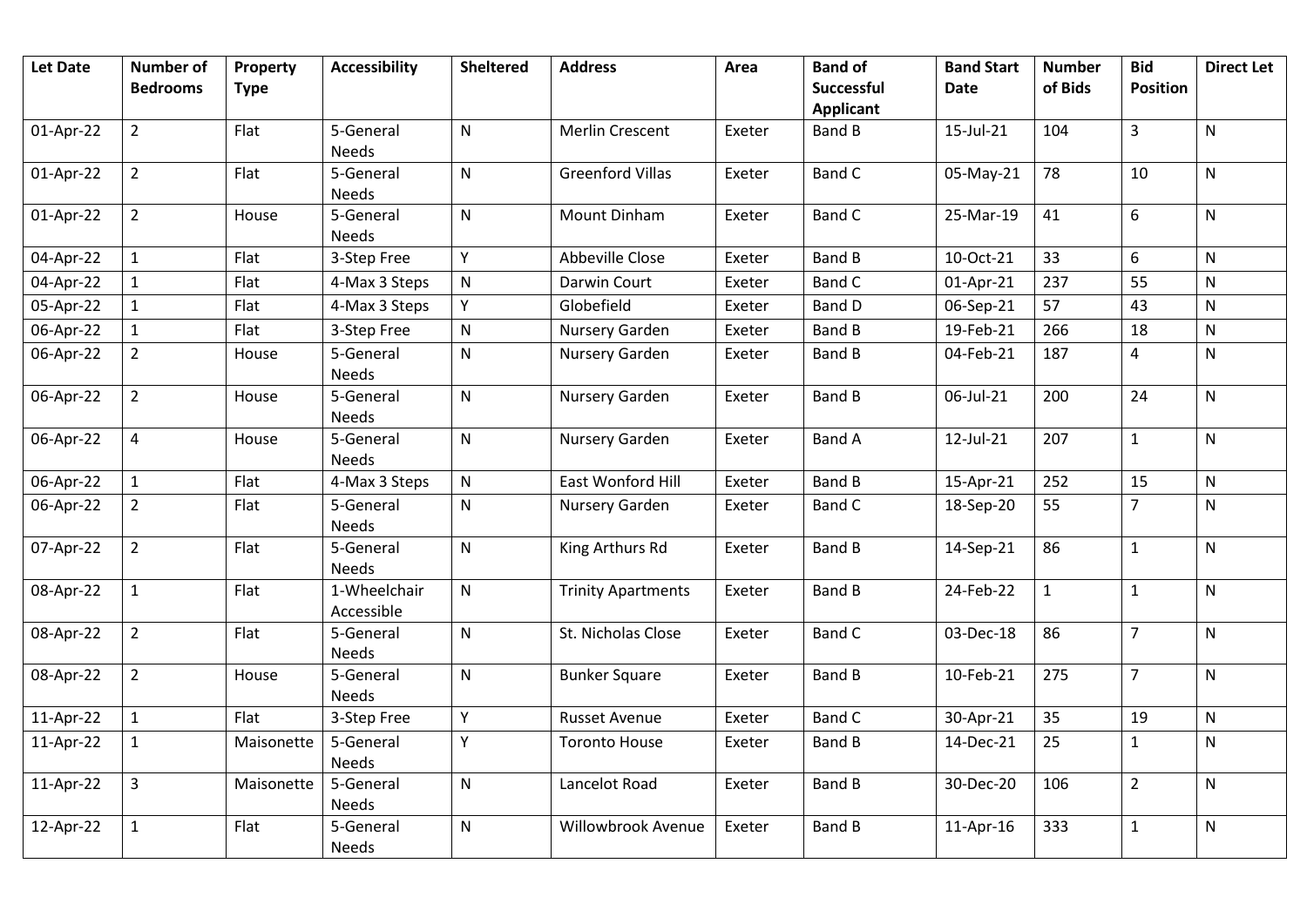| <b>Let Date</b> | <b>Number of</b><br><b>Bedrooms</b> | Property<br><b>Type</b> | <b>Accessibility</b>       | <b>Sheltered</b> | <b>Address</b>                | Area   | <b>Band of</b><br>Successful | <b>Band Start</b><br><b>Date</b> | <b>Number</b><br>of Bids | <b>Bid</b><br><b>Position</b> | <b>Direct Let</b> |
|-----------------|-------------------------------------|-------------------------|----------------------------|------------------|-------------------------------|--------|------------------------------|----------------------------------|--------------------------|-------------------------------|-------------------|
|                 |                                     |                         |                            |                  |                               |        | <b>Applicant</b>             |                                  |                          |                               |                   |
| 13-Apr-22       | $\mathbf{1}$                        | <b>Bedsit</b>           | 3-Step Free                | N                | Aldens Road                   | Exeter | <b>Band D</b>                | 09-Sep-21                        | 21                       | 13                            | $\mathsf{N}$      |
| 14-Apr-22       | $\overline{2}$                      | Flat                    | 5-General<br><b>Needs</b>  | N                | Sweetbrier Lane               | Exeter | <b>Band B</b>                | 25-Jul-21                        | 83                       | $\mathbf{1}$                  | N                 |
| 14-Apr-22       | $\overline{2}$                      | Flat                    | 5-General<br><b>Needs</b>  | N                | Hillyfield Road               | Exeter | <b>Band B</b>                | 18-Aug-21                        | 63                       | $\overline{2}$                | $\mathsf{N}$      |
| 14-Apr-22       | $\overline{2}$                      | Flat                    | 5-General<br><b>Needs</b>  | N                | <b>Wayside Crescent</b>       | Exeter | <b>Band C</b>                | 20-Nov-20                        | 57                       | $\pmb{4}$                     | $\mathsf{N}$      |
| 14-Apr-22       | $\overline{2}$                      | Flat                    | 5-General<br><b>Needs</b>  | $\mathsf{N}$     | <b>Bartholomew St</b><br>West | Exeter | <b>Band C</b>                | 28-Feb-21                        | 25                       | $\overline{3}$                | N                 |
| 14-Apr-22       | $\mathbf{1}$                        | Flat                    | 3-Step Free                | Y                | Amersham Court                | Exeter | <b>Band C</b>                | 16-Aug-21                        | 26                       | 15                            | N                 |
| 19-Apr-22       | $\mathbf{1}$                        | Flat                    | 4-Max 3 Steps              | $\mathsf{N}$     | Mincinglake Road              | Exeter | <b>Band E</b>                | 04-Jul-16                        | $\mathbf{1}$             | $\mathbf{1}$                  | $\mathsf{N}$      |
| 20-Apr-22       | $\overline{3}$                      | House                   | 3-Step Free                | ${\sf N}$        | Lower Wear Road               | Exeter | <b>Band C</b>                | 15-Oct-19                        | 325                      | 88                            | ${\sf N}$         |
| 20-Apr-22       | $\overline{3}$                      | House                   | 4-Max 3 Steps              | $\mathsf{N}$     | Shakespeare Road              | Exeter | <b>Band C</b>                | 20-Oct-21                        | 217                      | 150                           | ${\sf N}$         |
| 20-Apr-22       | $\overline{2}$                      | Bungalow                | 3-Step Free                | $\mathsf{N}$     | Austen Close                  | Exeter | <b>Band B</b>                | 28-Oct-20                        | $\mathbf{1}$             | $\mathbf{1}$                  | Υ                 |
| 20-Apr-22       | $\mathbf{1}$                        | Flat                    | 5-General<br><b>Needs</b>  | ${\sf N}$        | <b>Sidwell Street</b>         | Exeter | <b>Band B</b>                | 17-Dec-20                        | 282                      | 22                            | $\mathsf{N}$      |
| 20-Apr-22       | $\overline{2}$                      | Flat                    | 5-General<br><b>Needs</b>  | Y                | <b>Russet Avenue</b>          | Exeter | <b>Band D</b>                | 11-Nov-20                        | 4                        | $\overline{2}$                | N                 |
| 26-Apr-22       | $\mathbf{1}$                        | Flat                    | 5-General<br><b>Needs</b>  | N                | Lucombe Court                 | Exeter | <b>Band B</b>                | 29-Jun-18                        | 239                      | $\overline{2}$                | $\mathsf{N}$      |
| 26-Apr-22       | $\mathbf{1}$                        | Flat                    | 4-Max 3 Steps              | ${\sf N}$        | <b>Kipling Drive</b>          | Exeter | <b>Band B</b>                | 15-Dec-20                        | 255                      | 14                            | $\mathsf{N}$      |
| 26-Apr-22       | $\overline{2}$                      | House                   | 5-General<br><b>Needs</b>  | $\mathsf{N}$     | <b>Mount Dinham</b>           | Exeter | Band D                       | 23-Jun-21                        | 19                       | 12                            | ${\sf N}$         |
| 26-Apr-22       | $\overline{2}$                      | House                   | 4-Max 3 Steps              | N                | Shakespeare Road              | Exeter | <b>Band C</b>                | 27-Jul-21                        | 249                      | 80                            | ${\sf N}$         |
| 26-Apr-22       | 3                                   | House                   | 5-General<br><b>Needs</b>  | N                | Hillyfield Road               | Exeter | <b>Band B</b>                | 29-Jan-21                        | 202                      | $\overline{2}$                | N                 |
| 29-Apr-22       | $\overline{2}$                      | Flat                    | 1-Wheelchair<br>Accessible | N                | <b>Ridgeway Court</b>         | Exeter | <b>Band B</b>                | 13-Oct-21                        | 5                        | $\overline{3}$                | $\mathsf{N}$      |
| 29-Apr-22       | $\mathbf{1}$                        | Maisonette              | 5-General<br><b>Needs</b>  | Y                | <b>Mitchell House</b>         | Exeter | Band D                       | 22-Feb-21                        | 38                       | 22                            | $\mathsf{N}$      |
| 03-May-22       | $\mathbf{1}$                        | Flat                    | 4-Max 3 Steps              | $\mathsf{N}$     | <b>Beacon Lane</b>            | Exeter | <b>Band B</b>                | 18-Nov-20                        | 169                      | 5                             | ${\sf N}$         |
| 03-May-22       | $\mathbf{1}$                        | Flat                    | 5-General<br>Needs         | N                | <b>Bodley Close</b>           | Exeter | <b>Band C</b>                | 23-Jan-22                        | 20                       | $\mathbf 1$                   | $\mathsf{N}$      |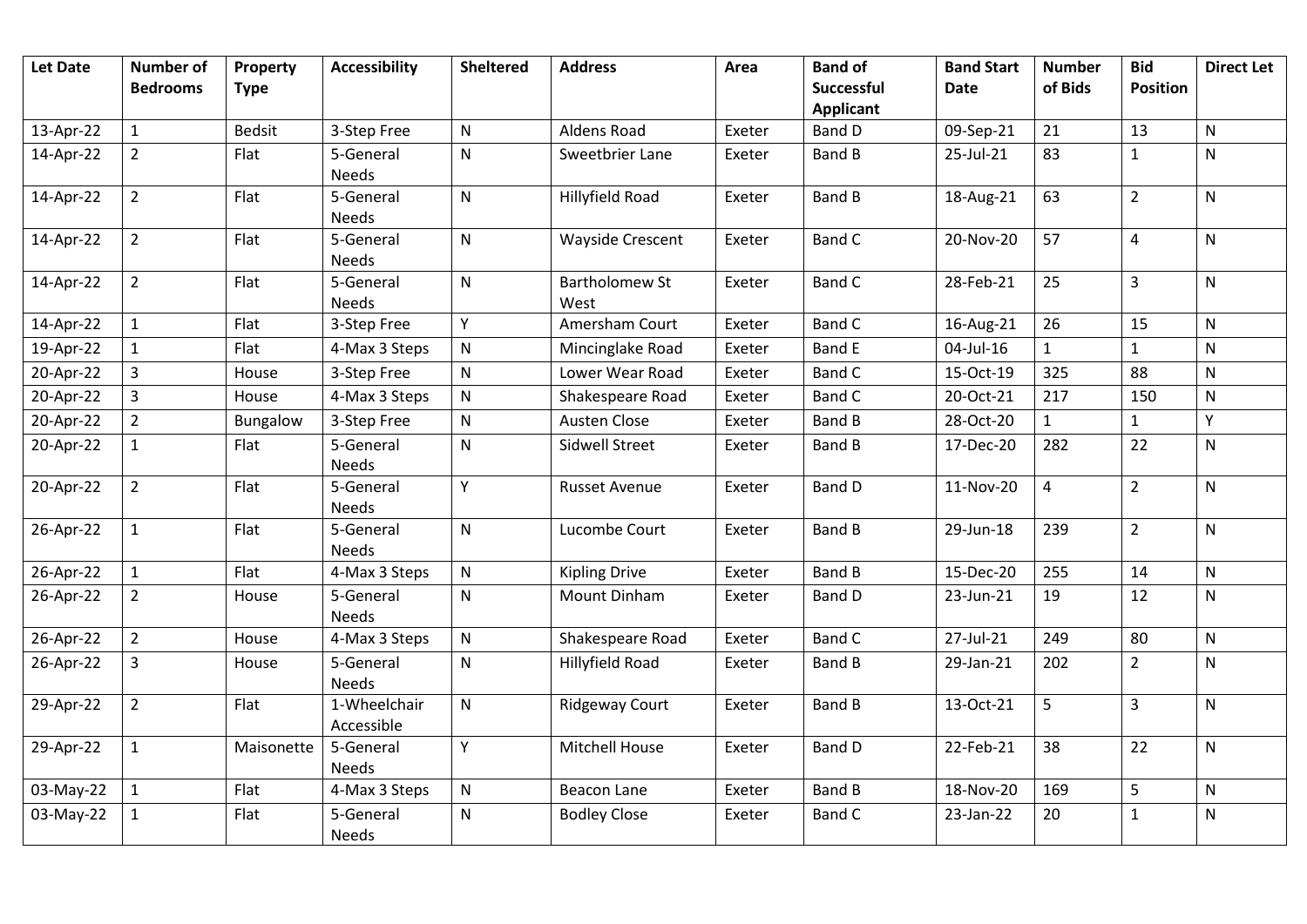| <b>Let Date</b> | <b>Number of</b><br><b>Bedrooms</b> | Property<br><b>Type</b> | <b>Accessibility</b>      | <b>Sheltered</b> | <b>Address</b>                 | Area   | <b>Band of</b><br><b>Successful</b><br><b>Applicant</b> | <b>Band Start</b><br><b>Date</b> | <b>Number</b><br>of Bids | <b>Bid</b><br><b>Position</b> | <b>Direct Let</b> |
|-----------------|-------------------------------------|-------------------------|---------------------------|------------------|--------------------------------|--------|---------------------------------------------------------|----------------------------------|--------------------------|-------------------------------|-------------------|
| 03-May-22       | 3                                   | House                   | 4-Max 3 Steps             | $\mathsf{N}$     | <b>Thornpark Rise</b>          | Exeter | Band C                                                  | 04-Aug-21                        | 242                      | 158                           | $\mathsf{N}$      |
| 03-May-22       | 1                                   | Flat                    | 4-Max 3 Steps             | $\mathsf{N}$     | <b>Beacon Avenue</b>           | Exeter | <b>Band B</b>                                           | 10-Jan-20                        | 221                      | 3                             | $\mathsf{N}$      |
| 04-May-22       | $\overline{2}$                      | House                   | 4-Max 3 Steps             | N                | Laburnum Road                  | Exeter | <b>Band A</b>                                           | 19-Aug-21                        | 143                      | $\mathbf 1$                   | ${\sf N}$         |
| 04-May-22       | $\overline{2}$                      | House                   | 5-General<br><b>Needs</b> | N                | Pellinore road                 | Exeter | Band B                                                  | 06-Aug-19                        | 285                      | 4                             | $\mathsf{N}$      |
| 05-May-22       | $\mathbf{1}$                        | Bungalow                | 4-Max 3 Steps             | $\mathsf{N}$     | Aldens Road                    | Exeter | <b>Band C</b>                                           | 27-Mar-17                        | 58                       | 18                            | $\mathsf{N}$      |
| 05-May-22       | $\overline{2}$                      | Maisonette              | 5-General<br><b>Needs</b> | $\mathsf{N}$     | <b>Galahad Close</b>           | Exeter | <b>Band C</b>                                           | 07-Jan-21                        | 79                       | 6                             | $\mathsf{N}$      |
| 09-May-22       | $\overline{3}$                      | Maisonette              | 4-Max 3 Steps             | ${\sf N}$        | North Lawn Court               | Exeter | <b>Band B</b>                                           | 20-Sep-21                        | 45                       | $\mathbf{1}$                  | $\mathsf{N}$      |
| 10-May-22       | $\overline{2}$                      | Bungalow                | 3-Step Free               | ${\sf N}$        | Sheridan Road                  | Exeter | <b>Band B</b>                                           | 07-Jun-18                        | 127                      | 3                             | $\mathsf{N}$      |
| 10-May-22       | $\overline{2}$                      | House                   | 5-General<br><b>Needs</b> | N                | <b>Bunker Square</b>           | Exeter | <b>Band B</b>                                           | 08-Apr-21                        | 241                      | 6                             | ${\sf N}$         |
| 10-May-22       | $\mathbf{1}$                        | Flat                    | 4-Max 3 Steps             | Υ                | <b>Bishop Westall</b><br>House | Exeter | <b>Band B</b>                                           | 11-Nov-21                        | 46                       | $\overline{2}$                | ${\sf N}$         |
| 10-May-22       | $\mathbf{1}$                        | Flat                    | 3-Step Free               | Y                | <b>Crossley House</b>          | Exeter | <b>Band B</b>                                           | 06-Dec-21                        | 29                       | 5                             | ${\sf N}$         |
| 10-May-22       | 4                                   | House                   | 4-Max 3 Steps             | $\mathsf{N}$     | <b>Foxtor Road</b>             | Exeter | <b>Band B</b>                                           | 16-Jun-20                        | 39                       | $\overline{2}$                | $\mathsf{N}$      |
| 11-May-22       | 1                                   | Flat                    | 5-General<br>Needs        | N                | Beacon Avenue                  | Exeter | Band B                                                  | 08-Jan-21                        | 135                      | 5                             | ${\sf N}$         |
| 12-May-22       | $\overline{2}$                      | Flat                    | 5-General<br>Needs        | N                | Hill Barton Lane               | Exeter | <b>Band B</b>                                           | 19-Nov-21                        | 62                       | $\overline{2}$                | ${\sf N}$         |
| 13-May-22       | $\mathbf{1}$                        | Flat                    | 3-Step Free               | ${\sf N}$        | Prospect Place                 | Exeter | <b>Band B</b>                                           | 21-May-21                        | 313                      | 22                            | $\mathsf{N}$      |
| 13-May-22       | 1                                   | Flat                    | 5-General<br>Needs        | N                | York House                     | Exeter | <b>Band B</b>                                           | 05-Sep-21                        | 19                       | $\overline{2}$                | N                 |
| 13-May-22       | $\overline{2}$                      | Flat                    | 4-Max 3 Steps             | ${\sf N}$        | St Matthews Close              | Exeter | <b>Band C</b>                                           | 02-Oct-21                        | 113                      | 49                            | ${\sf N}$         |
| 17-May-22       | $\mathbf{1}$                        | Flat                    | 5-General<br><b>Needs</b> | N                | Beacon Lane                    | Exeter | <b>Band B</b>                                           | 21-Apr-21                        | 154                      | 4                             | $\mathsf{N}$      |
| 17-May-22       | $\mathbf{1}$                        | Flat                    | 4-Max 3 Steps             | ${\sf N}$        | <b>Simey Close</b>             | Exeter | <b>Band B</b>                                           | 07-Oct-21                        | 155                      | 16                            | $\mathsf{N}$      |
| 20-May-22       | $\mathbf{1}$                        | Flat                    | 3-Step Free               | Y                | Eaton House                    | Exeter | <b>Band B</b>                                           | 28-Jul-21                        | 33                       | $\mathbf 2$                   | ${\sf N}$         |
| 20-May-22       | $\overline{2}$                      | Maisonette              | 5-General<br><b>Needs</b> | N                | <b>Bell Court</b>              | Exeter | <b>Band D</b>                                           | 01-Jun-21                        | $\mathbf{1}$             | $\mathbf{1}$                  | Υ                 |
| 23-May-22       | $\overline{2}$                      | Flat                    | 5-General<br><b>Needs</b> | N                | Lloyds Crescent                | Exeter | <b>Band B</b>                                           | 26-Jan-21                        | 79                       | $\mathbf{1}$                  | ${\sf N}$         |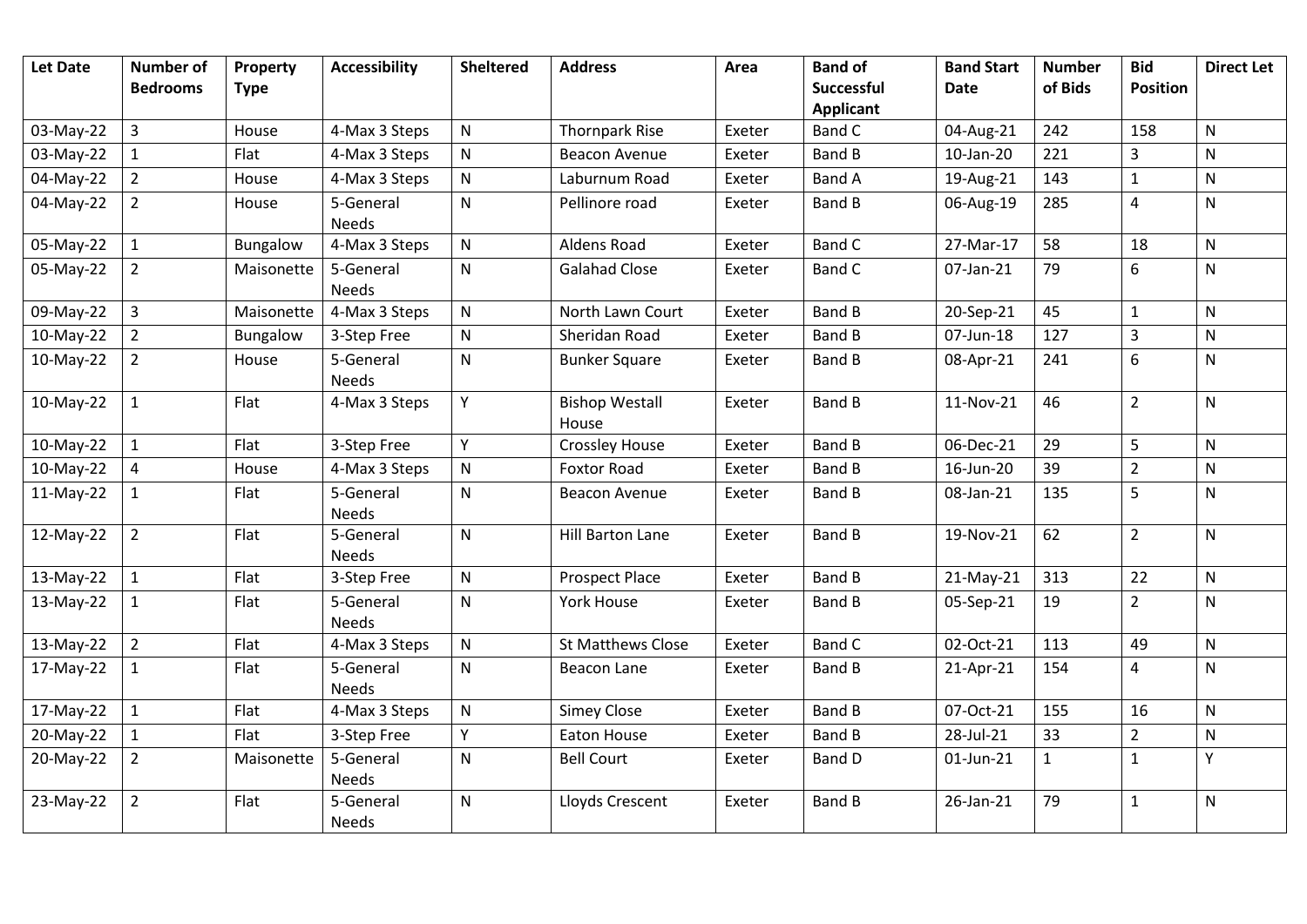| Let Date  | <b>Number of</b><br><b>Bedrooms</b> | Property<br><b>Type</b> | <b>Accessibility</b>      | <b>Sheltered</b> | <b>Address</b>       | Area   | <b>Band of</b><br>Successful<br><b>Applicant</b> | <b>Band Start</b><br><b>Date</b> | <b>Number</b><br>of Bids | <b>Bid</b><br><b>Position</b> | <b>Direct Let</b> |
|-----------|-------------------------------------|-------------------------|---------------------------|------------------|----------------------|--------|--------------------------------------------------|----------------------------------|--------------------------|-------------------------------|-------------------|
| 23-May-22 | $\overline{3}$                      | House                   | 5-General<br><b>Needs</b> | N                | Myrtle Road          | Exeter | <b>Band B</b>                                    | 23-Aug-21                        | 226                      | 3                             | $\mathsf{N}$      |
| 24-May-22 | $\overline{2}$                      | Maisonette              | 5-General<br><b>Needs</b> | N                | South Street         | Exeter | <b>Band B</b>                                    | 31-Jan-22                        | 115                      | 6                             | N                 |
| 25-May-22 | $\overline{2}$                      | Flat                    | 5-General<br><b>Needs</b> | $\mathsf{N}$     | Mincinglake Road     | Exeter | <b>Band B</b>                                    | 26-Nov-21                        | 119                      | $\mathbf{1}$                  | N                 |
| 26-May-22 | $\overline{2}$                      | Flat                    | 5-General<br><b>Needs</b> | N                | <b>Beacon Avenue</b> | Exeter | <b>Band B</b>                                    | 17-Feb-22                        | 19                       | $\mathbf{1}$                  | $\mathsf{N}$      |
| 27-May-22 | $\mathbf{1}$                        | Flat                    | 5-General<br><b>Needs</b> | $\mathsf{N}$     | <b>Hill Top Road</b> | Exeter | <b>Band B</b>                                    | 28-May-21                        | 99                       | 4                             | N                 |
| 27-May-22 | $\mathbf{1}$                        | Flat                    | 3-Step Free               | $\mathsf{N}$     | <b>Vicus House</b>   | Exeter | <b>Band B</b>                                    | 02-Aug-21                        | 185                      | 13                            | N                 |
| 30-May-22 | $\mathbf{1}$                        | Flat                    | 5-General<br><b>Needs</b> | ${\sf N}$        | Dart Avenue          | Exeter | <b>Band B</b>                                    | 28-Mar-19                        | 302                      | $\mathsf{3}$                  | ${\sf N}$         |
| 30-May-22 | $\overline{3}$                      | House                   | 4-Max 3 Steps             | $\mathsf{N}$     | <b>Hawthorn Road</b> | Exeter | <b>Band C</b>                                    | 09-Sep-21                        | 233                      | 173                           | N                 |
| 30-May-22 | 1                                   | Flat                    | 5-General<br><b>Needs</b> | N                | Dart Avenue          | Exeter | <b>Band B</b>                                    | 01-Apr-20                        | 264                      | 11                            | N                 |
| 30-May-22 | $\mathbf{1}$                        | Flat                    | 5-General<br><b>Needs</b> | N                | Dart Avenue          | Exeter | <b>Band B</b>                                    | 28-May-19                        | 255                      | $\overline{4}$                | $\mathsf{N}$      |
| 30-May-22 | $\overline{3}$                      | House                   | 5-General<br><b>Needs</b> | N                | John Levers Way      | Exeter | <b>Band A</b>                                    | 19-Nov-13                        | 1                        | $\mathbf{1}$                  | N                 |
| 30-May-22 | $\overline{2}$                      | Flat                    | 5-General<br><b>Needs</b> | N                | Dart Avenue          | Exeter | Band C                                           | 16-Jun-21                        | 68                       | 16                            | N                 |
| 30-May-22 | $\overline{2}$                      | Flat                    | 5-General<br><b>Needs</b> | N                | Dart Avenue          | Exeter | <b>Band C</b>                                    | 20-Nov-20                        | 57                       | 8                             | ${\sf N}$         |
| 31-May-22 | $\overline{3}$                      | House                   | 4-Max 3 Steps             | $\mathsf{N}$     | <b>Kestor Drive</b>  | Exeter | <b>Band C</b>                                    | 16-Mar-21                        | 234                      | 106                           | N                 |
| 31-May-22 | $\overline{2}$                      | Flat                    | 5-General<br><b>Needs</b> | N                | Cordery Road         | Exeter | <b>Band C</b>                                    | 06-Jan-21                        | 65                       | 5                             | ${\sf N}$         |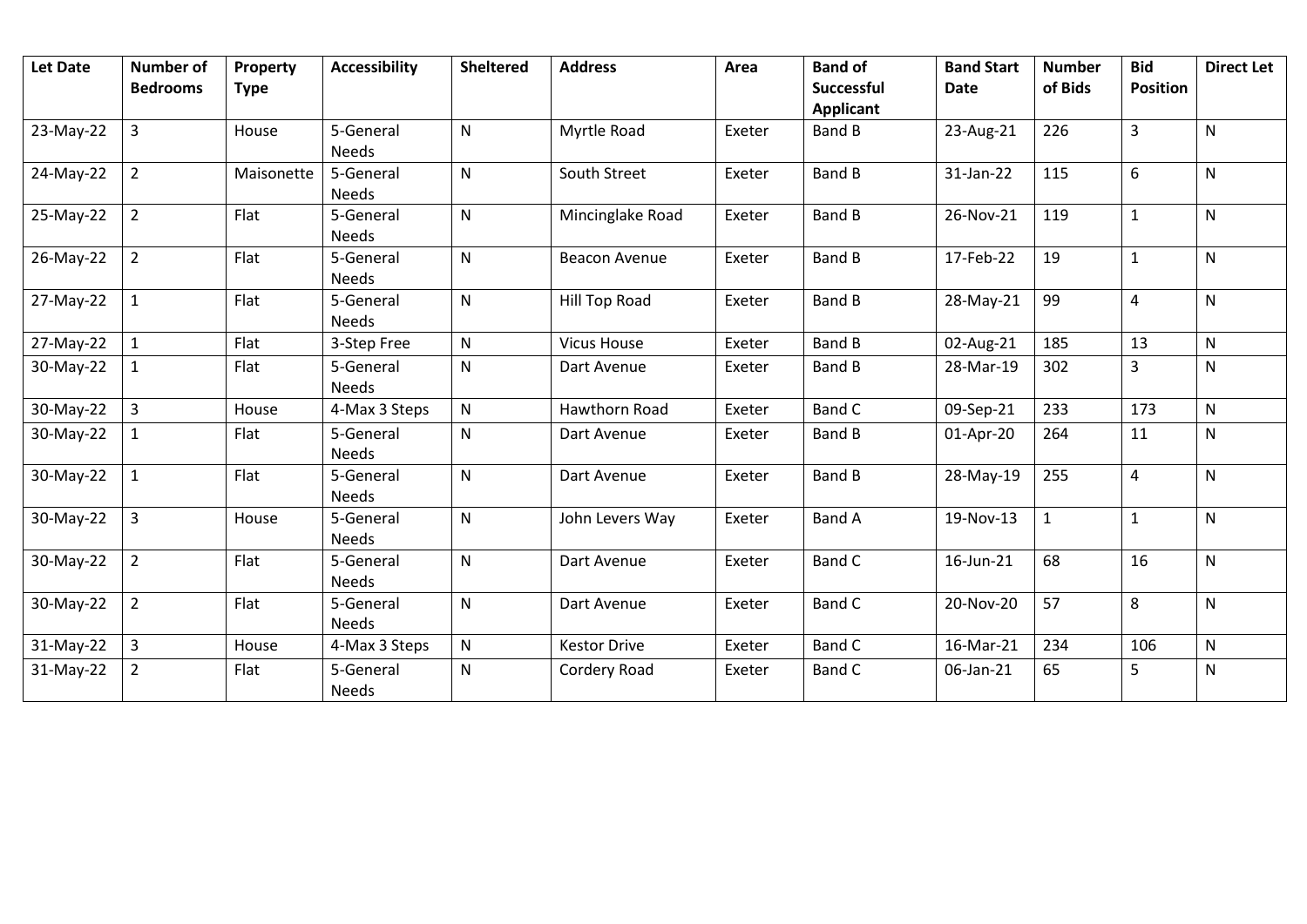